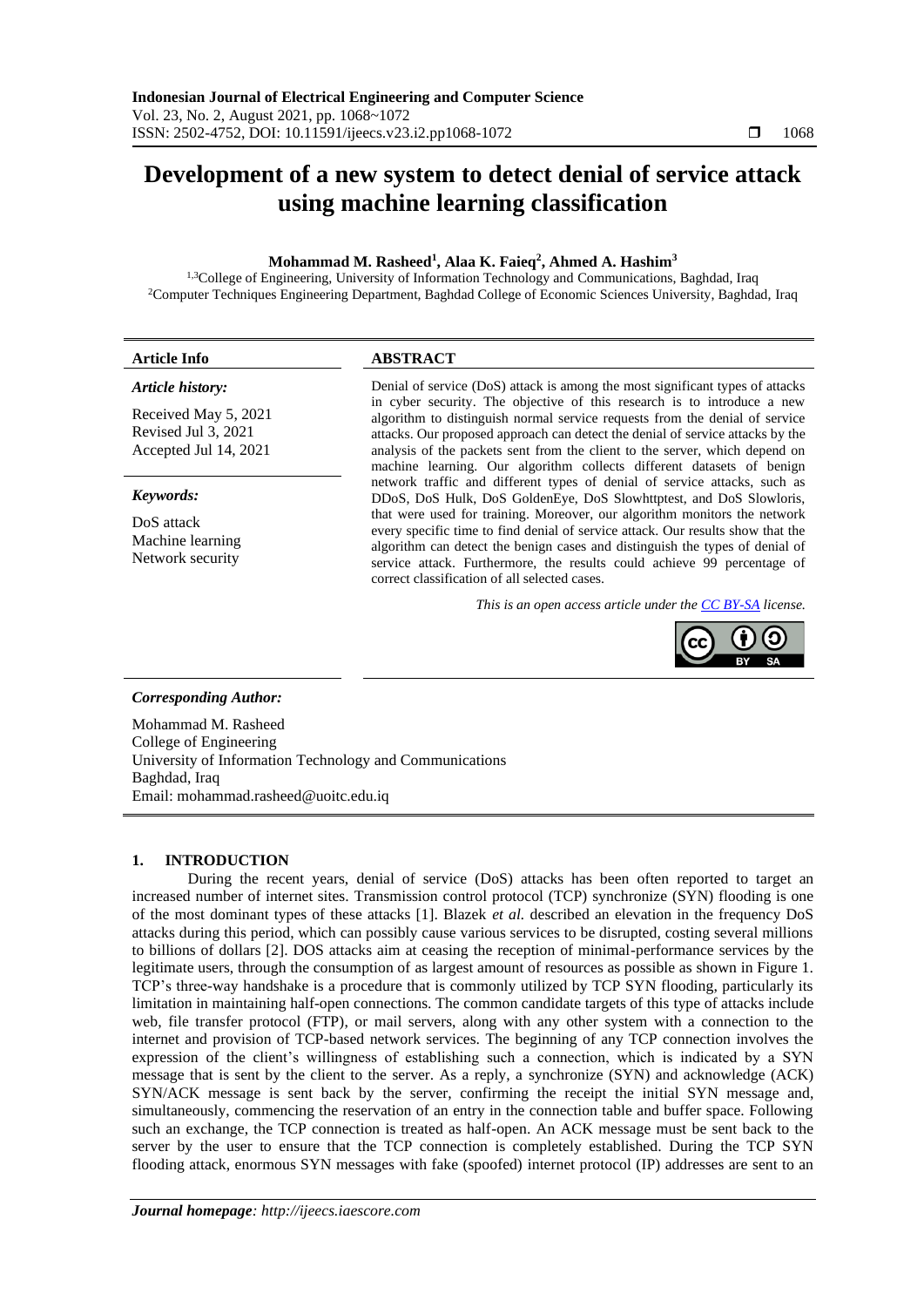individual server (victim) by a certain attacker, among a high number of compromised users subjected to distributed DoS attacks. In spite of the reply sent by the server to SYN/ACK messages, absolutely no acknowledgment occurs by the client to these messages. Consequently, the resources of the server are consumed due to the occurrence of a large number of half-open connections. This process does not stop until the absolute consumption of the server's resources, leaving no more capability of accepting any other requests of TCP connection. End-system methods have been recently suggested to protect against SYN flooding attacks. Nonetheless, these methods necessitate that the end-systems be modified. They are also unable to provide protection against those attacks proceeding with full TCP handshaking [3]. Furthermore, the researchers are still questioning the potential overhead that such end-system methods are able to introduce. A continuous threat to networks and computers connected to the internet is still posed by DoS attacks. In the computer crime and security survey reported by the crime scene investigation/federal bureau of investigation (CSI/FBI), 42% of the participants reported DoS attacks as a major issue. Financial setbacks resulting from DoS attacks constituted the second largest cause of loss of revenue, immediately ranked after the proprietary information theft [4].

WikiLeaks reported that it was targeted by a distributed denial of service (DDoS) attack that lasted for over longer than one week. The website stated it was subjected to a traffic flood of 10 gigabits per second, causing slowness and unresponsiveness [5]. The research gap in this paper is applying machine learning algorithms to automatically the process of predicting Dos and DDoS attacks such as "DDoS", "DoS Hulk", "DoS GoldenEye", "DoS Slowhttptest" and "DoS Slowloris". The rest of the paper is organized as follows; Section 2 delineates the related work. Section 3 describes the system design. Section 4 provides the results. Section 5 is conclusions.



Figure 1. Malicious and clean traffic

# **2. RELATED WORK**

Many studies have been involved in preventing DDoS attacks in recent times [6]. Such approaches are designed to aid a victim server to keep serving requests during the occurrence of attacks. Such approaches include those related to resource scaling, management, and relocation, as well as network-based mitigation methods specified by software. Moreover, there is several techniques solved abnormal attack [7]-[15], but this Dos attack need different technique to solve it. So that, we used different monitiring network attributs to distiquish between normal and abnormal attack, such as source and destination IPs, destination and source ports, type of attack and protocols, and more behavior of packet.

As a mechanism of action, DoS attacks overwhelm websites, clog network connections, and render servers unavailable [5]. Wang *et al.* [16] proposed a DoS attacks detection method that acts on the victim side, the model worked by monitoring the network traffic packets on the primary victim server. Xiao *et al.* [17] detected DDoS attacks toward a data center by employing correlation analysis. This approach benefits from the correlation of flow information within the data center. It confers a mechanism that depends on K-Nearest Neighbor with correlation and r-polling model for the reduction of the overhead caused by the high density of the training dataset. Kalkan and Alagöz [18] proposed a mechanism to detect and filter DDoS attacks, depending upon the score value calculated for each incoming packet. The authors suggested a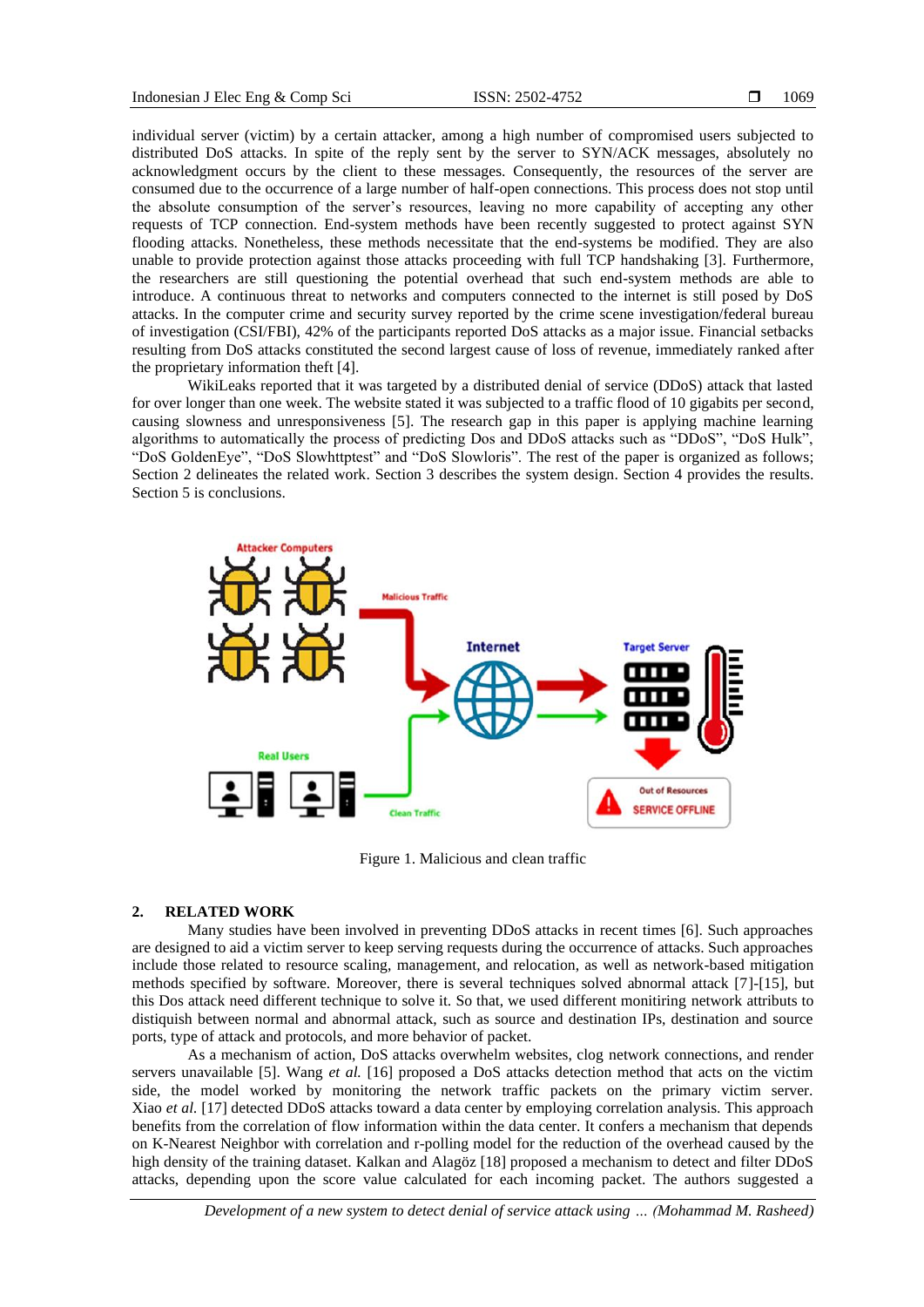considerable increase in the success of system's behavior toward legal and attack packets. Decision on whether the packet is legal or not is decided by the mechanism. The utilized input attributes included IP address, port number, protocol type, packet size, time to live (TTL) value, and TCP flag. Our proposed technique is different from the above model in terms of environment. Our proposed system works by analyzing messages sent from the client to the server with history packets. After that, the proposed algorithm decides to drop or forward the packet.

An approach that employs the advanced all repeated patterns detection (ARPaD) Algorithm was previously introduced, allowing all repeated patterns in a sequence to be detected. The proposed method allows readily acquiring the results related to all IP prefixes in a sequence of hits. Therefore, the network administrator receives an alarm when a potential DDoS attack is being developed. The results are based on several experiments [19].

A method to preliminary detects DDoS attacks via the classification of network conditions was proposed by Nguyen and Choi in 2010 [20], where key features served for the selection of a number of variables. Furthermore, they utilized the -nearest neighbor (-NN) approach for the classification of network conditions into the phases of DDoS attack. Moreover, Tsai and Lin [21] described a novel approach, called the triangle area based nearest approach, for the detection of DDoS attacks, which resulted in the improvement of accuracy and false positive rate (FPR) values. The concept of the DDoS attack and its influences on network traffic was introduced by Bhange *et al.* [22] in 2012. The authors investigated this attack via the analysis of network traffic the distribution, with the aim of distinguishing abnormal from normal network behavior. A highly sophisticated method for the detection of DoS attack, utilizing MCA, was introduced by Tan *et al.* in 2014 [23], proposing a novel detection system that depends on MCA for the protection of online services against DoS attacks. Also in 2014, a mathematical model was developed for the estimation of the combined influences of DDoS attack pattern and network environment on the attack. The model was designed by initially capturing the adjustment behaviors that belong to the victim TCPs congestion window.

### **3. SYSTEM DESIGN**

Machine learning [24] is integral part of artificial intelligence that based on improving results through learning and experience. J48 represents an open-source Java implementation of the C4.5 algorithm in the Weka data-mining tool. C4.5 is software that is used to produce a decision tree depending on a labeled input dataset. C4.5 is commonly described as a statistical classifier, given the possibility of using the decision trees it generates for the purpose of classification [25]. Our proposed method adopts the machine learning classifies algorithm of type J48. The selected training samples include the benign and DDoS, DoS Hulk, DoS GoldenEye, DoS Slowhttptest and DoS Slowloris samples, captured by Sharafaldin *et al.* [26]. The proposed method contains benign and DoS attacks as network traffic samples. We tested the network in different behavioral of attack. So that, we know every label, when the network was ready, we captured it by using CICFlowMeter. The dataset labeled for every captured, we captured five of different the DoS attack dataset and one of benign dataset; we used this data set for training. Moreover, every sample includes many attributes, such as source and destination IPs, destination and source ports, type of attack and protocols, and more behavior of packet. The number of attributes for every sample is saved as a CSV file, is 79. We used 14400 samples for training and testing, 9600 samples for training and 4800 samples for testing. The training dataset we called it in the flowchart diagram as shown in Figure 1 is "first dataset". The testing dataset we called it in the flowchart diagram as shown in Figure 1 is "second dataset". In the training part, we divided 9600 for each of the benign and DDoS, DoS Hulk, DoS GoldenEye, DoS Slowhttptest, and DoS Slowloris, so each included 1600 samples. In the testing part, we divided 4800 for each of the benign and DDoS, DoS Hulk, DoS GoldenEye, DoS Slowhttptest, and DoS Slowloris, so each included 800 samples. The algorithm monitors the network to read 78 attributes without label attribute because it used for testing. When the number of samples is monitored by the algorithm and should reaches to 800 samples, the algorithm saves them as a second dataset without label. The algorithm changes and tests the label. The algorithm changed the sequence of the label (SoL) that starts from "benign", "DDoS", "DoS Hulk", "DoS GoldenEye", "DoS Slowhttptest" and ends with "DoS Slowloris". After that, the algorithm finds the best result label (BRL), depending on the label that was changed as shown in Figure 2. If the high accuracy is labeled as benign, the algorithm continues to capture a new dataset; otherwise, it sends a warning of an attack, with the type of that attack. Approaches that include statistical analysis, machine learning, and data mining can be used in the detection of DDoS attack.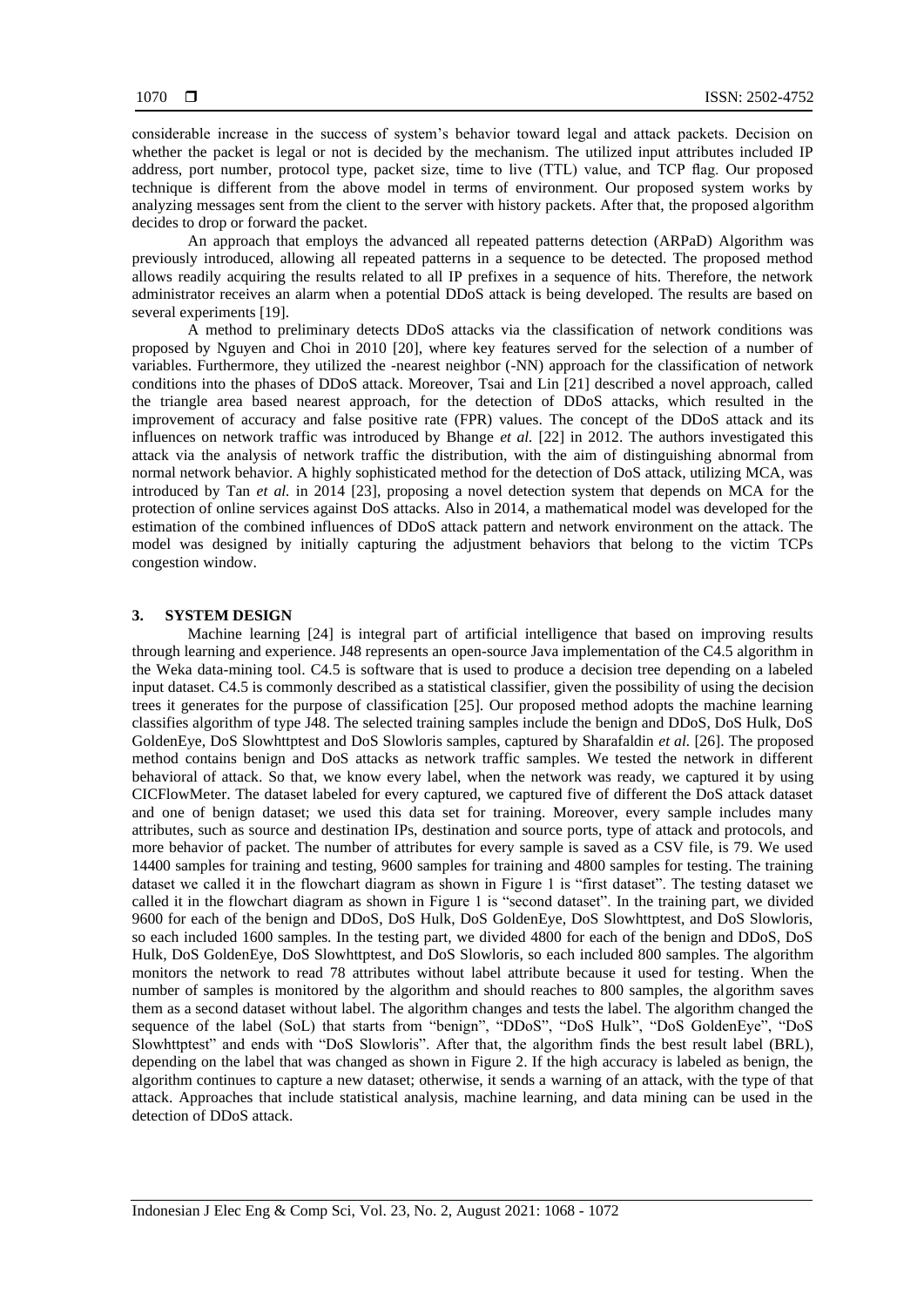

Figure 2. Flowchart diagram of proposed system

#### **4. RESULTS**

We tested our algorithm based on the samples that were collected with six datasets as shown in Table 1. The first tested result was that of the benign samples; the result stated that 782 samples are benign. Moreover, the algorithm classified 3 samples as DDoS, 2 as Dos Hulk, 2 as DoS GoldenEye, 10 as DoS Slowhttptest, and 1 as DoS Slowloris; where the classification accuracy of benign was 97.7 percentage.

The second tested result was that of the DDoS samples, where 798 samples were classify as DDoS. However, the algorithm also showed an incorrect classification, where it classified 2 samples as benign, where the classification accuracy of DDoS was 99.8 percentage. The third tested result was that of the DoS Hulk samples. The algorithm classified 799 samples as DoS Hulk. However, 1 sample was classified as benign; the classification accuracy for DoS Hulk was 99.9 percentage. The fourth tested was DoS GoldenEye, it was 800 samples; the classification accuracy was 100 percentage.

The fifth tested was DoS Slowhttptest, it was 794 of 800 samples were correctly classified; the accuracy was 99.3 percentage. However, 6 samples were incorrectly classified, among which 4 as DoS Slowloris and 1 sample as each of DoS GoldenEye and benign. Finally, the sixth tested was DoS Slowhttptest, it was 794 of 800 samples were correctly classified; the accuracy was 99.3 percentage. However, 6 samples were incorrectly classified, among which 4 as DoS Slowhttptest and 2 as benign.

| Table 1. Result of broposed system     |                |        |                   |          |           |                |           |                |
|----------------------------------------|----------------|--------|-------------------|----------|-----------|----------------|-----------|----------------|
| Type of                                | Number of      | Benign | DD <sub>0</sub> S | DoS      | DoS       | DoS            | DoS       | Correct        |
| Sample                                 | <b>Samples</b> |        |                   | Hulk     | GoldenEve | Slowhttptest   | Slowloris | Classification |
| Benign                                 | 800            | 782    |                   |          |           | 10             |           | 97.8%          |
| DD <sub>0</sub> S                      | 800            | 2      | 798               | $\Omega$ | 0         | 0              | 0         | 99.8%          |
| DoS Hulk                               | 800            |        | $\Omega$          | 799      | 0         | $\overline{0}$ | 0         | 99.9%          |
| DoS                                    | 800            | 0      | $\Omega$          | 0        | 800       | $\mathbf{0}$   | $\theta$  | 100%           |
| GoldenEye                              |                |        |                   |          |           |                |           |                |
| DoS                                    | 800            |        | $\Omega$          | $\Omega$ |           | 794            |           | 99.3%          |
| Slowhttptest                           |                |        |                   |          |           |                |           |                |
| DoS Slowloris                          | 800            |        | $\Omega$          | $\Omega$ |           | 4              | 794       | 99.3%          |
| <b>Total of Correct Classification</b> |                |        |                   |          |           |                |           | 99.3%          |

# Table 1. Result of proposed system

### **5. CONCLUSIONS**

Our proposed machine learning classifier algorithm is of the type J48. We selected benign and DDoS, DoS Hulk, DoS GoldenEye, DoS Slowhttptest and DoS Slowloris samples for tested our proposed system. They were captured by using CICFlowMeter, five labeled as having one type of the five DoS labels, while one had the label of benign. Moreover, every sample included many attributes, including the source and destination IPs, destination and source ports, type of attack and protocols, and more behavior of packet. The formed collectively 79 attributes for every sample, which were saved as a CSV file. We tested our algorithm based on the samples collected with six datasets. Our results or all the selected cases showed the accuracy of proposed system was 99 percentage of correct classification. In the future work, we will test our algorithm in various mobile attacks such as scareware and SMS.